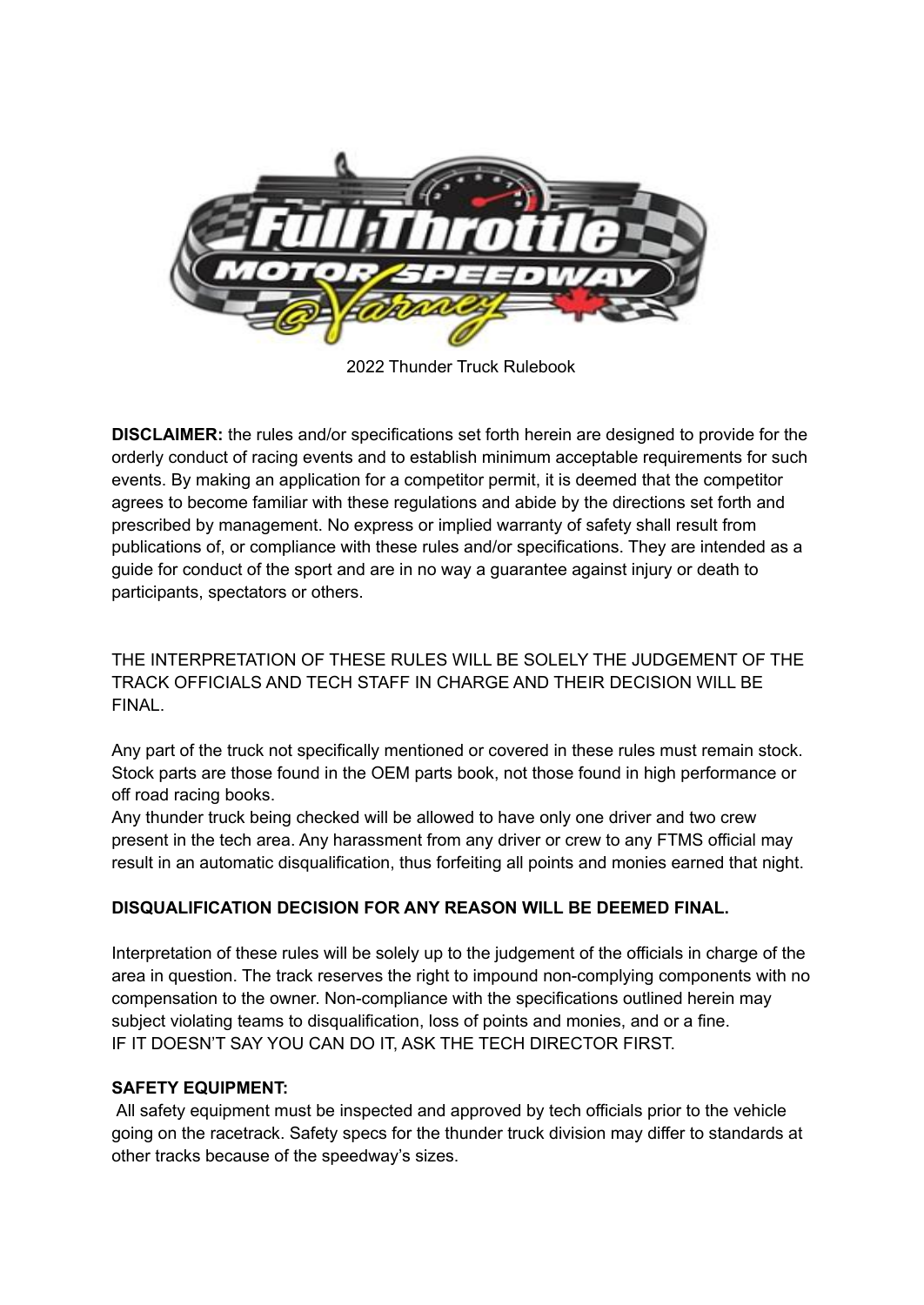### **BELTS:**

Five point safety belts and shoulder harnesses are mandatory and anchored with grade 8 hardware only. Belts must have been manufactured in the last 5 years and carry an SFI rating and pass tech inspection. The speedway strongly recommends belts within a 3 year manufacturer date. Seatbelts must be securely fastened to cage and/or frame and in good repair with no visual damage.

### **FIRE CONTROL:**

Cars must have a 2 ½ lb minimum fire extinguisher with steel or aluminum head mounted in a steel mounting bracket and bolted down within the driver's reach with their belts fastened. Fire extinguisher must be serviced and inspected each year and dated no earlier than Jan 1st of the current year.

### **FIRE SUIT:**

Minimum SFI 1 rated nomex or proban single layer or greater fire suit is mandatory.

### **GLOVES AND FOOTWEAR:**

Fire retardant gloves are mandatory. Fire retardant race shoe is mandatory. NO NYLON **SNEAKERS** 

### **FUEL SHUT OFF SWITCH:**

fuel/ignition "on/off" switch must be mounted in the centerline of the vehicle and clearly labeled in such a manner that the engine can be turned off from the outside of the vehicle in the event of an emergency.

### **HEAD AND NECK RESTRAINTS:**

As of 2019, all top racing divisions are recommended to have a head and neck restraint system to enter the speedway surface.

### **HELMETS:**

Full face snell SA 2015 or greater.

### **ROLL CAGE:**

1 ¾" x .095" round tubing only. Cage must be directly welded to the frame. All welds must be complete and safe and gusseted. No offset cages (cage to body must be 2" clearance). No heat made or tube wrinkled bends. A 6 point frame mounted cage is mandatory (2 rear down tubes) plus 4 driver door bars and passenger side "x" must be utilized. Cage must be padded in the driver's immediate area. A center front bar (dash to top hoop) 1 ¾" mandatory. Front hoop is optional.

# **SEAT:**

Driver seat must be a proper approved racing seat securely attached to the roll cage with minimum  $\frac{1}{2}$ " bolts. Head rest side plates are strongly recommended.

### **WINDOWS AND NET:**

Driver's side window net is mandatory and must be good in condition and in proper working order. ⅛" lexan windshield and rear window with bracing are strongly recommended. Bracing is mandatory. No glass near windows.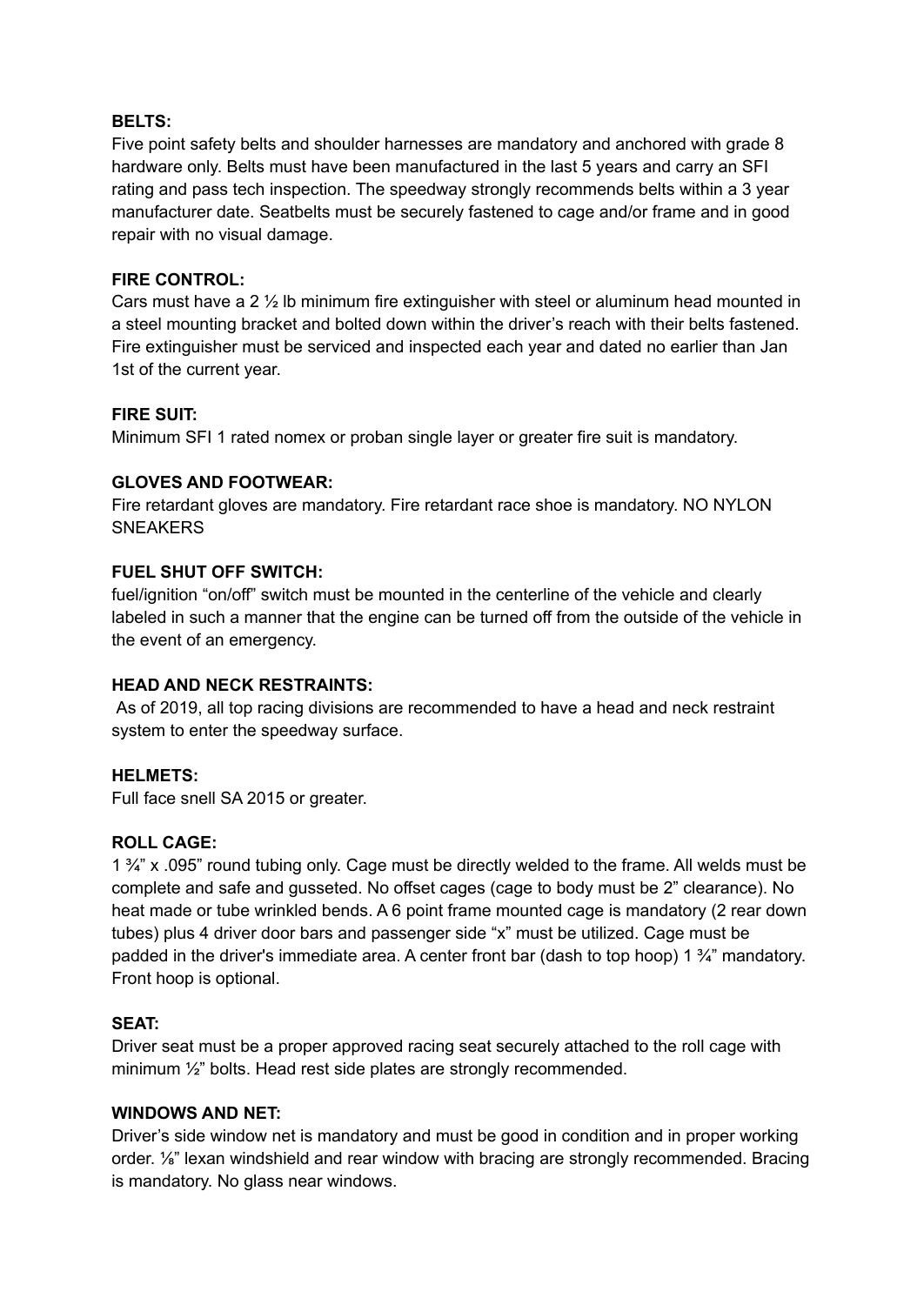### **TRUCK BUILD RULES:**

All trucks should be stock to year, make and model with no extensive modifications. This includes all engine components, drive train, suspension, and cooling system unless otherwise stated below.

### **BODY AND APPEARANCE:**

Any 2WD V8 engine pick up truck (no dual wheels)

All unnecessary glass, plastic and trim, and air bags must be removed. Cab mounts should be stock appearing and location.

Cab, firewall and cowl must remain stock.

Pedal and braking system components and location must remain stock and unaltered.

Hood and rad saddle should remain stock in appearance and in stock location.

Steering column can be modified (removable steering wheel optional)

Truck box interior (bed) can be removed to mount fuel cell but must have adequate body width support bars for fuel cell and steel or aluminum "tonneau" cover to contain box of truck (no open areas allowed).

Inner fender panels can be removed.

Tailgate can be gutted and covered with a steel or aluminum panel.

Front panel, headlight and grill area can be fabricated (steel, aluminum, or plastic).

Stock front bumpers should be retained in stock position.

Rear bumpers can be stock, 1  $\frac{3}{4}$ " round steel tubing or aftermarket plastic in stock location. 5" body height min (steel/aluminum skirt extensions allowed below factory body).

Steel handmade side panels can be made below the measurement line.

5" below the window frame bottom/box rail top shall be used for the measurement line for side panels.

# **PAINT AND LETTERING:**

All trucks must be neatly painted and lettered. Driver's name must be presented at the top of the front windshield (3" high). All trucks must have numbers readable by the scorer tower in order to be scored.

### **SPOILER:**

Spoilers are optional. Spoilers cannot exceed the width of the truck. Maximum 6" high. Can be made from lexan or aluminum, and can be braced forwards or backwards.

### **BATTERY:**

Must be anchored securely in a steel battery box located between the centerline of the rear axle and the rear of the cab. 12 volt electrical system only.

### **BRAKES:**

All brake components must be OEM stock as produced. Stock type OEM brake rotors only.

### **CHASSIS AND SUSPENSION:**

All suspension points must remain stock and in stock location for truck model. Any OEM suspension part can be adjusted without altering factory location point or mounting hole. Load bolts are allowed and adjustable shackles are allowed.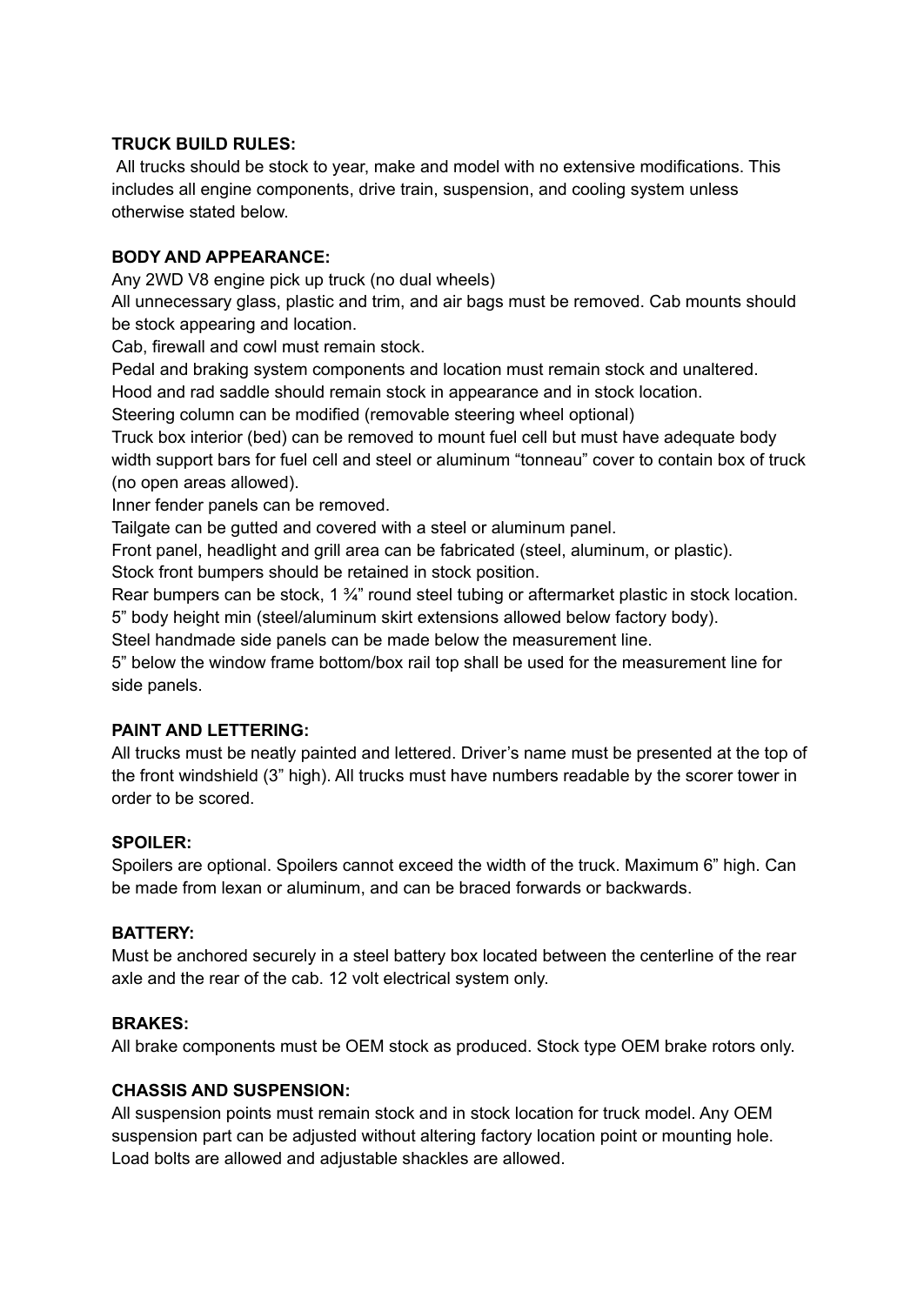### **SHOCKS AND SPRINGS:**

Steel shocks only. No split valve, adjustable, air, gas or rebuildable shocks. Racing springs can be used.

### **COOLING SYSTEM:**

Size and type of radiator can be altered, cooling fans can be changed or modified. Must use water only, no antifreeze.

### **DRIVELINE:**

All components must remain OEM stock unless otherwise stated in rules. Welding or locking of rear gear is allowed. Final drive is allowed. 9" floaters are allowed. All ECM's must be readable but can be flashed and altered. 1" thick driveshaft hoop mandatory.

2022 driveline allowances for pre-existing thunder trucks:

Any "non-stock to truck" rear end housing

Any "non-stock to truck" carburetion or fuel systems must utilize a 2 barrel holley model 4412 carburetor, no HP models allowed.

Aftermarket intake (add 25lbs)

Any "non-stock to truck" engine can utilize an unaltered and unopened GM 602 "crate" or a 2022 FTMS street stock legal "SPEC" engine only

50lbs weight break for automatic transmission

### **EXHAUST:**

Stock, unaltered and factory manifolds to truck model being used. Any size exhaust, 96 decibel maximum mufflers mandatory (must exit behind driver on right side). Headers allowed.

### **FRAME:**

No major modifications or alterations from factory specs for truck models being used.

### **FUEL AND FUEL CELL:**

Unleaded pump gas only (91 octane max) or unaltered low lead AV fuel. No alterations or additives. An approved racing fuel cell must be within the rear frame area and securely fastened and protected. Fuel cap must be tethered to prevent loss.

### **MIRRORS:**

Rear view mirrors are optional. Optional side mirrors are permitted but must not extend or protrude outside the vehicle.

### **RADIOS:**

1 way radios only.

### **TIRES AND RIMS:**

Any steel factory or aftermarket rim can be used. 8" width and max 3" backspace. Racing rims allowed.

Towel city 8" FTMS slick tire or american racer 8" 4 groove sold at the track only. Tires and wheels should not protrude outside of the body (2" max allowance per side).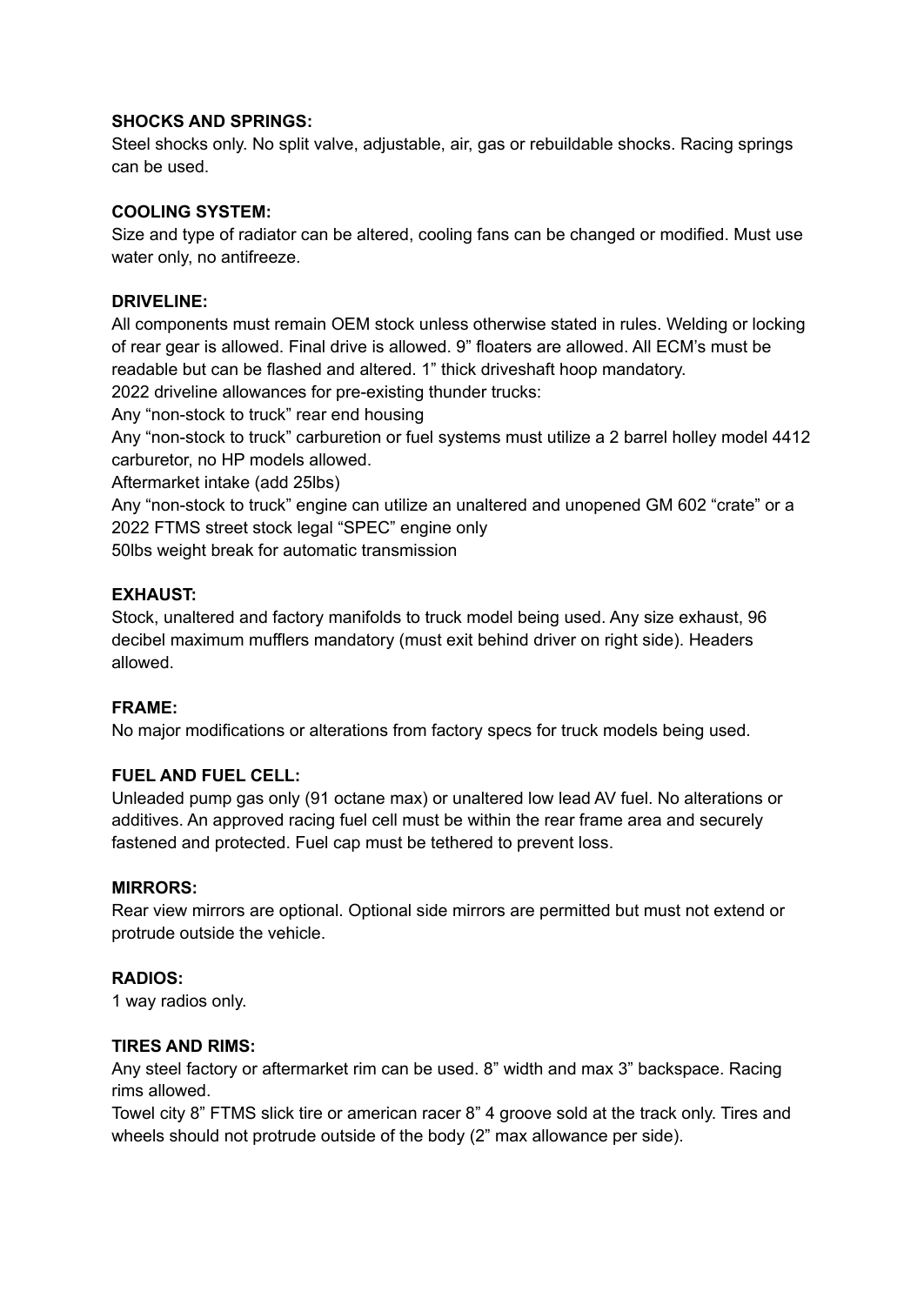### **WEIGHT:**

3500lbs base weight before penalties (after race with driver in the seat).

### **COMPETITION AND FAIRNESS:**

All weight and added weight must be painted white with truck #. Track tech reserves the right to modify or alter weights in the interest of fair competition.

# **NOTE: FTMS WILL BE ADOPTING DELAWARE SPEEDWAY'S ENGINE RULE PACKAGE.**

### **GM 602 CRATE ENGINE:**

Gm 602 crate may be used in any approved make or model of car in competition. If at any time when the engine is being repaired and or the oil pan is removed an inspection plug of 1  $\frac{1}{4}$ " must be installed prior to the engine be re-sealed either by an approved speedway vendor or the speedway itself.

Only approved, sealed, unaltered engines.

No changes, substitutions or modifications to engine.

All chevrolet crate engines must be sealed by a FTMS approved engine builder.

New and repaired crate engines must be sealed by a FTMS approved engine builder. It is the competitor's responsibility to have paperwork of where the engine was purchased

and competitor's will be held accountable for alterations to the engine.

Approved engine part replacement: a double roller timing chain set may be installed by an approved FTMS repair facility. The timing chain set must be installed to factory timing settings. Engine must be sealed by an FTMS approved repair facility. Engine seals must be obtained from the tech director.

### **BUILT ENGINE:**

NO INTERCHANGE OF ENGINE BETWEEN MAKES. MUST BE A FORD ENGINE IN A FORD, CHEV IN CHEV, DODGE IN DODGE.

| <b>MAKE</b>  | <b>ENGINE</b> | <b>MAX OVERBORE</b> | <b>MAX</b><br><b>DISPLACEMENT</b> |
|--------------|---------------|---------------------|-----------------------------------|
| <b>CHEV</b>  | 350 CU IN     | .045                | 358 CU IN                         |
| <b>DODGE</b> | 360 CU IN     | .045                | 368 CU IN                         |
| <b>FORD</b>  | 351 CU IN     | .045                | 360 CU IN                         |

# **CYLINDER BLOCK:**

All engine blocks must be a product of the manufacturer of the make for the engine being used in competition. Aftermarket engine blocks will not be permitted.

The engine block must retain all engine dimensions with the exception of the maximum allowable overbore and the surfacing of the engine block deck.

Angle cutting of the engine block will not be permitted.

Aluminum blocks will not be permitted.

Only iron cylinder sleeves may be used to repair.

Must maintain stock lifter bore. Dodge - .904 in, ford - .875 in, chev - .842 in.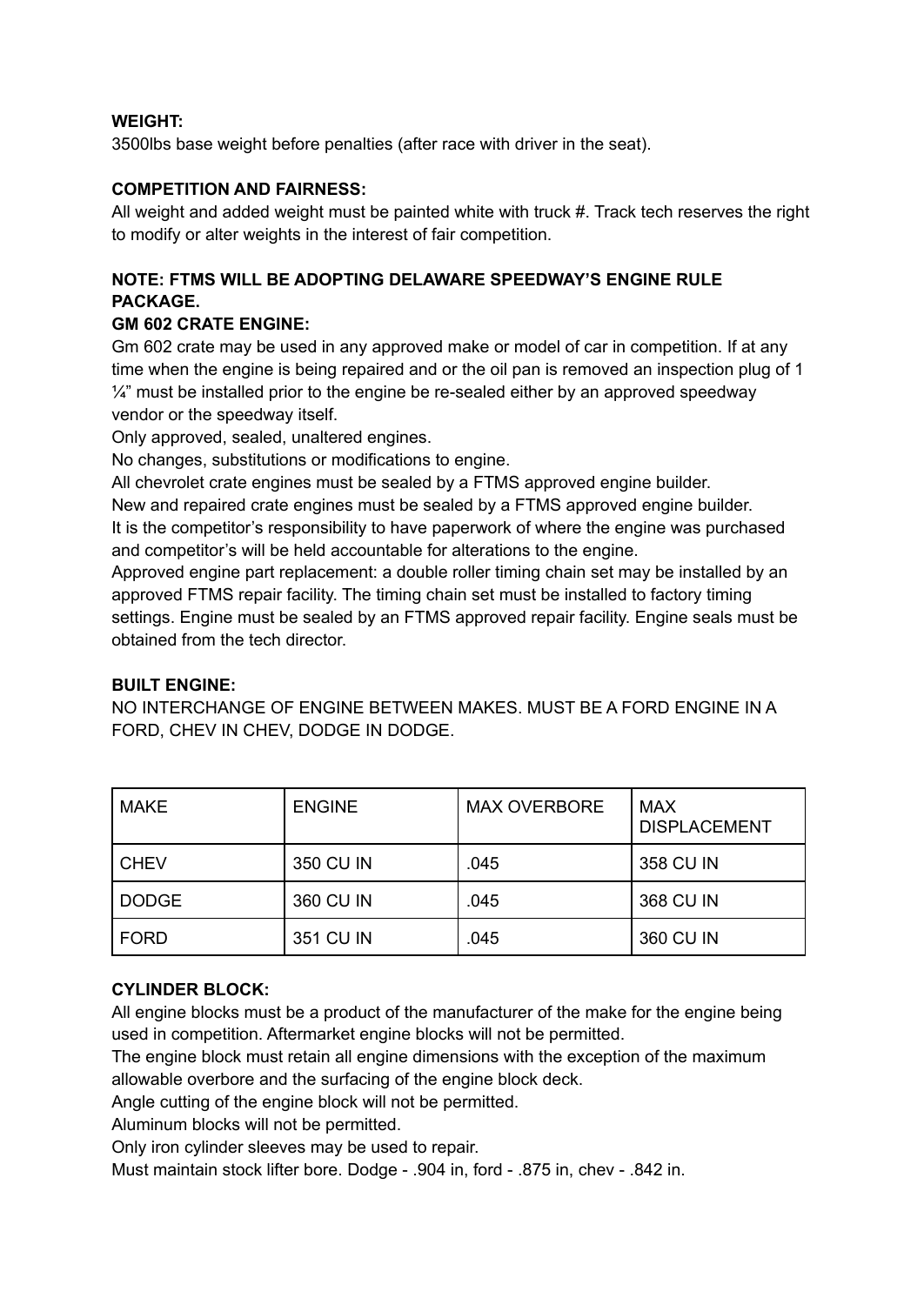Repair sleeving of lifter bores permitted to a max of 4.

Deburring of block permitted. Excessive grinding, lightening polishing, painting, or coating internally, screening or vent stacking is not allowed.

Crankshaft must be stock OEM type. Must have factory I.D. # that are legible through inspection hole in the oil pan (except chrysler). Only standard magnetic steel or cast iron production design crankshafts will be permitted. No lightening, knife edging, or polishing allowed. Balancing okay.

Harmonic balancer stock iron elastomer type only. No aftermarket or aluminum. Must maintain stock dimensions and weight.

Connecting rods. Stock type I beam rods only of stock length for manufacturer. Gm - 5.7", ford - 5.956", dodge - 6.125". Must be magnetic steel, iron, or powdered metal. No titanium, aluminum, stainless or exotics.

Must use OE type insert bearings. No rollers.

Piston. Stock type or flat top three ring pistons with all rings in place. Must use stock pin and mounting (pressed fit if equipped). Must not protrude through the deck.

Head gasket. Any composite gasket allowed. MUST MAINTAIN 9.5-1 COMPRESSION RATIO MAX. to be determined by tech officials.

# **CAM SHAFT:**

Mandatory flat tappet hydraulic camshafts. Max valve lift .500" measured at valve with zero lash.

No mushroom lifters. No rocker rollers.

Must use stock type timing chain and gears.

Must use manufacturer's firing order.

# **CYLINDER HEADS:**

Only stock OEM cast iron heads allowed. Absolutely no deburring, grinding, acid dipping, acid porting or polishing of intake or exhaust ports allowed.

Must use 11/32" stem. No undercut valves. No hollow valves. No titanium, no sodium. Max valve size: gm - 1.94" intake and 1.50" exhaust, ford and chrysler - 1.94" intake and 1.60" exhaust.

Must use OE type valve spring and retainers. Max diameter 1.255" for standard spring, 1.310" for beehive spring.

Stock rollers, push rods, and valve train to be used. Guide plates on ford and gm optional. Shafts mandatory on chrysler. No aluminum, titanium, or exotic metals allowed.

Ford may use windsor jr. 180 #053030 o stock iron heads.

No gm camelback or angle plug heads. No aluminum heads. Gm may use engine quest CH350 C or RHS 12407 or dart iron eagle S/S165.

# **INTAKE MANIFOLD:**

Chev engines must use edelbrock part #7101 or #7116 or gm part #12366573 or stock cast iron 2BBL intake manifold (no marine intake manifolds)

Dodge engines must use edelbrock part #7176 or mopar part #P4876335 or stock cast iron intake manifold.

Ford engines must use edelbrock part #7181 or stock cast iron intake manifold.

Manifold must remain stock and unaltered. No port matching, grinding, acid dipping, or porting.

Two adjacent intake bolts on each side of the manifold must be drilled for sealing. No foreign materials allowed that will alter the atomization of the fuel.